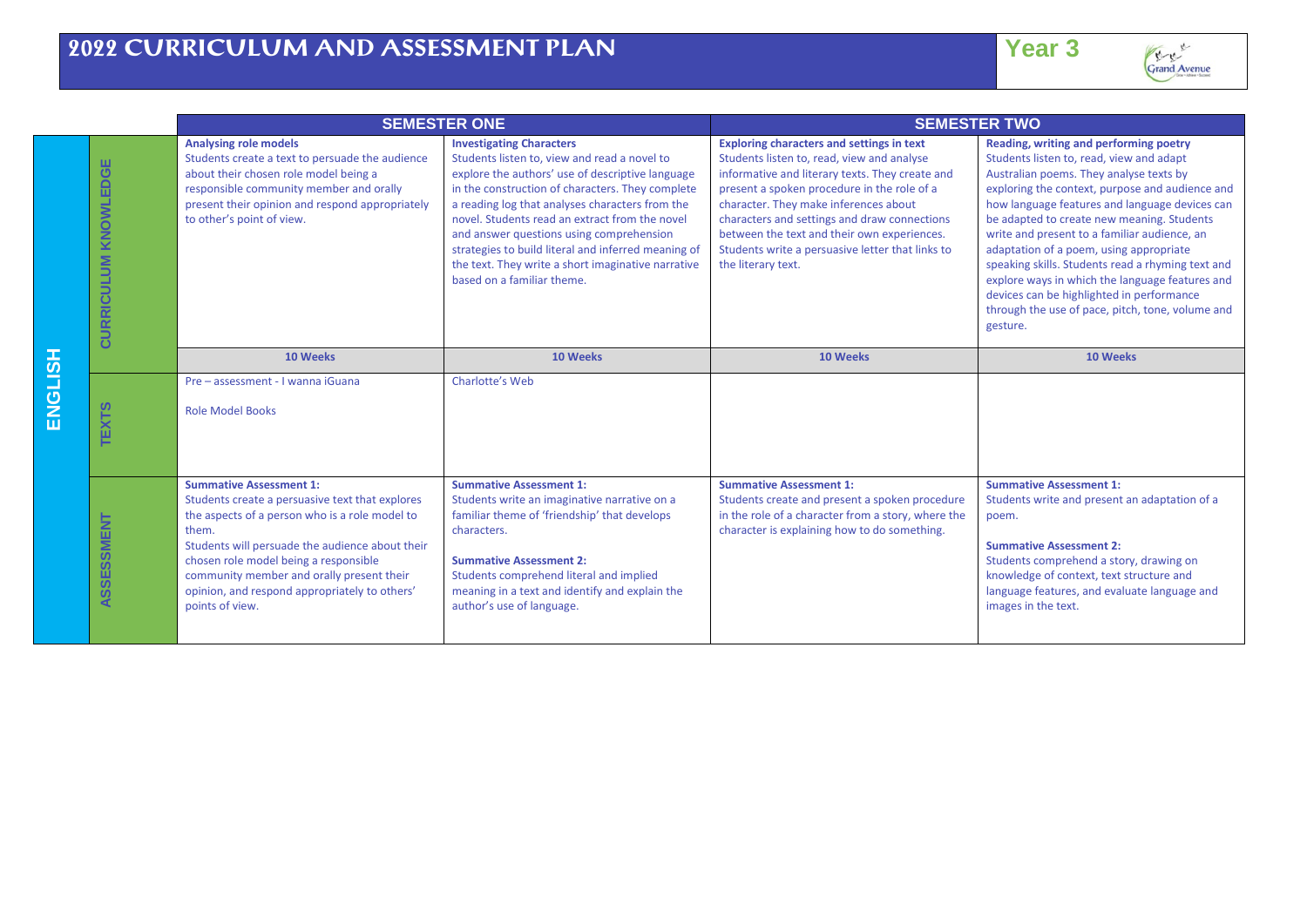|                                      |                                                                                                                                                                                                                                                                                                                                                                                                                                                                                                                                                                                                                                                                                                                                                                                                                                                                                                                                                                                                                                                                              | <b>SEMESTER ONE</b>                                                                                                                                                                                                                                                                                                                                                                                                                                                                                                                                                        |                                                                                                                                                                                                                                                                                                                                                                                                                                                                                                                                                                                                                                                                                                                                                                                                                                                                                                                                                                                                                                                                                                                                                                                                                                                                                                                                                                                                                                                                                                                                                                                                                                                                                                                                                                                                                                                                                                                                                                                                                                                                                                                                                                                                                                                                                                   | <b>SEMESTER TWO</b>                                                                                                                                                                                                                                                                                                                                                                                                                                                                                                                                                                                                                                                                                                                                                                                                                                                                                                                                                                                                                                                                                                                                                                                                                                                                                                                                                                                                                                                                                                                                                                                                                                                                                                                                                                                                                                                                                                                                                                                                                                                                                                                                                                                                                     |
|--------------------------------------|------------------------------------------------------------------------------------------------------------------------------------------------------------------------------------------------------------------------------------------------------------------------------------------------------------------------------------------------------------------------------------------------------------------------------------------------------------------------------------------------------------------------------------------------------------------------------------------------------------------------------------------------------------------------------------------------------------------------------------------------------------------------------------------------------------------------------------------------------------------------------------------------------------------------------------------------------------------------------------------------------------------------------------------------------------------------------|----------------------------------------------------------------------------------------------------------------------------------------------------------------------------------------------------------------------------------------------------------------------------------------------------------------------------------------------------------------------------------------------------------------------------------------------------------------------------------------------------------------------------------------------------------------------------|---------------------------------------------------------------------------------------------------------------------------------------------------------------------------------------------------------------------------------------------------------------------------------------------------------------------------------------------------------------------------------------------------------------------------------------------------------------------------------------------------------------------------------------------------------------------------------------------------------------------------------------------------------------------------------------------------------------------------------------------------------------------------------------------------------------------------------------------------------------------------------------------------------------------------------------------------------------------------------------------------------------------------------------------------------------------------------------------------------------------------------------------------------------------------------------------------------------------------------------------------------------------------------------------------------------------------------------------------------------------------------------------------------------------------------------------------------------------------------------------------------------------------------------------------------------------------------------------------------------------------------------------------------------------------------------------------------------------------------------------------------------------------------------------------------------------------------------------------------------------------------------------------------------------------------------------------------------------------------------------------------------------------------------------------------------------------------------------------------------------------------------------------------------------------------------------------------------------------------------------------------------------------------------------------|-----------------------------------------------------------------------------------------------------------------------------------------------------------------------------------------------------------------------------------------------------------------------------------------------------------------------------------------------------------------------------------------------------------------------------------------------------------------------------------------------------------------------------------------------------------------------------------------------------------------------------------------------------------------------------------------------------------------------------------------------------------------------------------------------------------------------------------------------------------------------------------------------------------------------------------------------------------------------------------------------------------------------------------------------------------------------------------------------------------------------------------------------------------------------------------------------------------------------------------------------------------------------------------------------------------------------------------------------------------------------------------------------------------------------------------------------------------------------------------------------------------------------------------------------------------------------------------------------------------------------------------------------------------------------------------------------------------------------------------------------------------------------------------------------------------------------------------------------------------------------------------------------------------------------------------------------------------------------------------------------------------------------------------------------------------------------------------------------------------------------------------------------------------------------------------------------------------------------------------------|
|                                      | Students develop understanding of:                                                                                                                                                                                                                                                                                                                                                                                                                                                                                                                                                                                                                                                                                                                                                                                                                                                                                                                                                                                                                                           | Students develop understanding of:                                                                                                                                                                                                                                                                                                                                                                                                                                                                                                                                         | Students develop understanding of:                                                                                                                                                                                                                                                                                                                                                                                                                                                                                                                                                                                                                                                                                                                                                                                                                                                                                                                                                                                                                                                                                                                                                                                                                                                                                                                                                                                                                                                                                                                                                                                                                                                                                                                                                                                                                                                                                                                                                                                                                                                                                                                                                                                                                                                                | Students develop understanding of:                                                                                                                                                                                                                                                                                                                                                                                                                                                                                                                                                                                                                                                                                                                                                                                                                                                                                                                                                                                                                                                                                                                                                                                                                                                                                                                                                                                                                                                                                                                                                                                                                                                                                                                                                                                                                                                                                                                                                                                                                                                                                                                                                                                                      |
| ш<br><b>CURRICULUM KNOWLEDG</b><br>⊡ | <b>Number and place value</b><br>count to 1000<br>$\bullet$<br>investigate the 2s, 3s, 5s and 10s number sequences<br>$\bullet$<br>identify odd and even numbers<br>represent three-digit numbers compare and order<br>$\bullet$<br>three-digit numbers<br>partition numbers (standard and non-standard place<br>$\bullet$<br>value partitioning)<br>recall addition facts and related subtraction facts<br>$\bullet$<br>represent and solve addition problems<br>$\bullet$<br>add two-digit and single-digit numbers; subtract two-<br>$\bullet$<br>digit numbers.<br><b>Using units of measurement</b><br>identify one metre as a standard metric unit<br>$\bullet$<br>represent a metre<br>$\bullet$<br>measure with metres<br>$\bullet$<br>measure, order and compare objects using familiar<br>$\bullet$<br>metric units of length, mass and capacity.<br><b>Patterns and algebra</b><br>infer pattern rules from familiar number patterns<br>$\bullet$<br>identify and continue additive number patterns<br>$\bullet$<br>identify missing elements in number patterns. | <b>Number and place value</b><br>compare and order three-digit numbers<br>$\bullet$<br>partition three-digit numbers into place value parts<br>$\bullet$<br>investigate 1 000<br>$\bullet$<br>count to and beyond 1 000<br>$\bullet$<br>use place value to add and subtract numbers<br>$\bullet$<br>recall addition number facts<br>$\bullet$<br>add and subtract three-digit numbers<br>$\bullet$<br>$\bullet$<br>add and subtract numbers eight and nine<br>solve addition and subtraction word problems<br>$\bullet$<br>double and halve multiples of ten.<br>$\bullet$ | <b>Number and place value</b><br>recall addition and related subtraction number facts<br>use number facts to add and subtract larger numbers<br>$\bullet$<br>use part-part-whole thinking to interpret and solve<br>٠<br>addition and subtraction word problems<br>add and subtract using a written place value strategy<br>$\bullet$<br>recall multiplication and related division facts<br>multiply two-digit numbers by single-digit multipliers<br>۰<br>interpret and solve multiplication and division word<br>$\bullet$<br>problems.<br><b>Fractions and decimals</b><br>describe fractions as equal portions or shares<br>$\bullet$<br>represent halves<br>$\bullet$<br>quarters and eighths of shapes and collections<br>٠<br>represent thirds of shapes and collections.<br>$\bullet$<br>represent and compare unit fractions<br>represent and compare unit fractions of shapes and<br>$\bullet$<br>collections<br>represent familiar unit fractions symbolically<br>$\bullet$<br>solve simple problems involving halves, thirds,<br>$\bullet$<br>quarters and eighths.<br>identify, represent and compare familiar unit fractions<br>$\bullet$<br>and their multiples (shapes, objects and collections)<br>record fractions symbolically, recognise key equivalent<br>fractions<br>solve simple problems involving fractions.<br>$\bullet$<br><b>Measurement and Geometry</b><br>identify and describe the features of familiar three-<br>dimensional objects<br>make models of three-dimensional objects.<br>make models of three-dimensional objects<br>$\bullet$<br>identify angles in the environment, construct angles<br>with materials, compare the size of familiar angles in<br>everyday situations.<br>identify angles as measures of turn, compare angle<br>$\bullet$<br>sizes in everyday situations<br>tell time to five-minute intervals.<br>represent time to the minute on digital and analogue<br>$\bullet$<br>clocks<br>telling time to five minutes and minute<br>$\bullet$<br>transfer knowledge of time to real-life contexts.<br>describe and identify examples of symmetry in the<br>٠<br>environment<br>fold shapes and images to show symmetry<br>٠<br>classify shapes as symmetrical and nonsymmetric.<br>represent symmetry, interpret simple maps and plans | <b>Number and place value</b><br>Recognise, model, represent and order numbers to at<br>least 10 000<br>٠<br>placing four-digit numbers on a number line using an<br>appropriate scale<br>reproducing numbers in words using their numerical<br>$\bullet$<br>representations and vice versa<br>apply place value to partition, rearrange and regroup<br>numbers to at least 10 000 to assist calculations and<br>solve problems<br>recognising that 10 000 equals 10 thousands, 100<br>٠<br>hundreds, 1000 tens and 10 000 ones<br>justifying choices about partitioning and regrouping<br>$\bullet$<br>numbers in terms of their usefulness for particular<br>calculations<br>count collections of coins and notes<br>٠<br>$\bullet$<br>make and match equivalent combinations<br>$\bullet$<br>calculate change from simple transactions<br>$\bullet$<br>solve a range of simple problems involving money<br>represent money amounts in different ways<br>٠<br>compare values<br>count collections of coins and notes accurately and<br>efficiently<br>choose appropriate coins and notes for shopping<br>$\bullet$<br>situations, calculate change and simple totals.<br>count the change required for simple transactions to<br>$\bullet$<br>the nearest five cents.<br><b>Statistics and probability</b><br>describe the outcomes of chance experiments<br>$\bullet$<br>identify variations in the results of chance<br>experiments.<br>conduct chance experiments<br>$\bullet$<br>make predictions based on data displays.<br>$\bullet$<br>collect simple data<br>$\bullet$<br>record data in lists and tables<br>$\bullet$<br>display data in a column graph<br>interpret and describe outcomes of data<br>investigations.<br>identify questions of interest based on one categorical<br>$\bullet$<br>variable<br>gather data relevant to a question<br>$\bullet$<br>$\bullet$<br>organise and represent data<br>$\bullet$<br>interpret data displays<br><b>Measurement and Geometry</b><br>represent positions on a simple grid map<br>٠<br>show full, half and quarter turns on a grid map<br>$\bullet$<br>describe positions in relation to key features<br>٠<br>represent movement and pathways on a simple grid<br>٠<br>map. |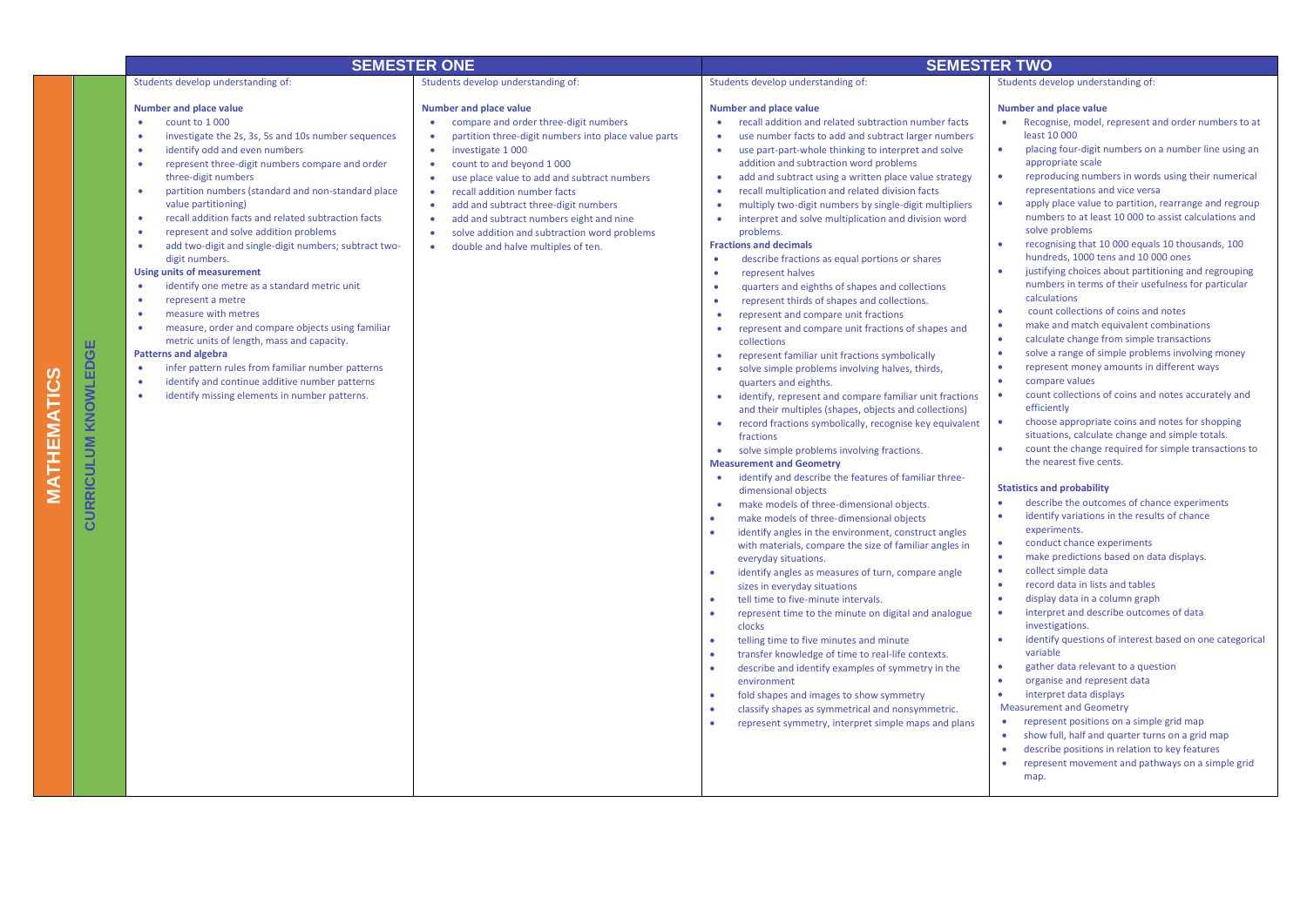|            | <b>Assessment 1:</b>                                      | <b>Assessment 1:</b>                                           | <b>Assessment 1:</b>                                           | <b>Assessment 1:</b>                                    |
|------------|-----------------------------------------------------------|----------------------------------------------------------------|----------------------------------------------------------------|---------------------------------------------------------|
|            | To recognise, represent and order numbers, recognise the  | To recall addition and subtraction facts and apply place value | To tell time to the nearest minute and solve problems          | To match positions on maps with given information.      |
|            | connection between addition and subtraction, and add and  | understanding to partition, rearrange and regroup numbers.     | involving time.                                                |                                                         |
|            | subtract numbers.                                         |                                                                |                                                                |                                                         |
|            |                                                           |                                                                |                                                                | <b>Assessment 2:</b>                                    |
|            | <b>Assessment 2:</b>                                      |                                                                | <b>Assessment 2:</b>                                           | To collect and interpret data from simple chance        |
|            | To investigate the conditions required for a number to be |                                                                | To make a model of a three-dimensional object and describe     | experiments.                                            |
|            | odd or even and describe, continue and create number      |                                                                | key features.                                                  |                                                         |
| ASSESSMENT | patterns.                                                 |                                                                |                                                                | <b>Assessment 3:</b>                                    |
|            |                                                           |                                                                | <b>Assessment 3:</b>                                           | To represent money values in various ways and correctly |
|            | <b>Assessment 3:</b>                                      |                                                                | To recall multiplication facts for single-digit numbers, solve | count change from financial transactions.               |
|            | To use metric units to measure and compare length, mass   |                                                                | problems using efficient strategies for multiplication, and    |                                                         |
|            | and capacity.                                             |                                                                | model and represent unit fractions.                            | <b>Assessment 4:</b>                                    |
|            |                                                           |                                                                |                                                                | Investigating numbers to 10 000                         |
|            |                                                           |                                                                | <b>Assessment 4:</b>                                           |                                                         |
|            |                                                           |                                                                | To recognise angles in real situations.                        |                                                         |
|            |                                                           |                                                                |                                                                |                                                         |

|                         | <b>SEMESTER ONE</b>                                |                                                                                                                                                                                                                                                                                                                                                                                                                                                                                                                                                                                                                                                                                                                                                                                                                                                                                                                                                                                                                                                                                                                                 | <b>SEMESTER TWO</b>                                                                                                                                                                                                                                                                                                                                                                                                                                                                                                                                                                                                                                                                                                                                                                                                                                                                                                                                                                                                                                                                                                                                                     |  |
|-------------------------|----------------------------------------------------|---------------------------------------------------------------------------------------------------------------------------------------------------------------------------------------------------------------------------------------------------------------------------------------------------------------------------------------------------------------------------------------------------------------------------------------------------------------------------------------------------------------------------------------------------------------------------------------------------------------------------------------------------------------------------------------------------------------------------------------------------------------------------------------------------------------------------------------------------------------------------------------------------------------------------------------------------------------------------------------------------------------------------------------------------------------------------------------------------------------------------------|-------------------------------------------------------------------------------------------------------------------------------------------------------------------------------------------------------------------------------------------------------------------------------------------------------------------------------------------------------------------------------------------------------------------------------------------------------------------------------------------------------------------------------------------------------------------------------------------------------------------------------------------------------------------------------------------------------------------------------------------------------------------------------------------------------------------------------------------------------------------------------------------------------------------------------------------------------------------------------------------------------------------------------------------------------------------------------------------------------------------------------------------------------------------------|--|
|                         |                                                    | <b>DIGITAL TECHNOLOGIES</b>                                                                                                                                                                                                                                                                                                                                                                                                                                                                                                                                                                                                                                                                                                                                                                                                                                                                                                                                                                                                                                                                                                     | <b>DESIGN AND TECHNOLOGIES</b>                                                                                                                                                                                                                                                                                                                                                                                                                                                                                                                                                                                                                                                                                                                                                                                                                                                                                                                                                                                                                                                                                                                                          |  |
| ဟ<br><b>TECHNOLOGIE</b> | ш<br>$\circ$<br>$\Box$<br>ш<br>KNOWL<br>CURRICULUM | What digital systems do you use?<br>Students will explore and use a range of digital systems, including peripheral devices, and create a digital solution (an<br>interactive guessing game) using a visual programming language. They will:<br>identify and explore a range of digital systems and their use to meet needs at home, in school and in the<br>local community, and use a range of peripheral devices to transmit data<br>define simple problems and identify needs<br>develop technical skills in using a visual programming language to create a digital solution<br>describe, follow and apply a sequence of steps and decisions (algorithms) in non-digital contexts and<br>when using a visual programming language<br>implement a simple digital solution that involves branching algorithms and user input when creating a<br>simple guessing game<br>explain how their solutions and existing information systems, such as learning software, meet personal,<br>school and community needs<br>develop skills in computational and systems thinking when solving simple problems and creating<br>solutions. | <b>Repurpose it!</b><br>In this unit, students will investigate the suitability of materials, systems, components, tools and equipment for<br>specific purposes. They will repurpose a clothing item with other recycled materials to create a useful item.<br>They will explore the role of people in Design and Technologies occupations as well as factors, including sustainability<br>that impact on designs that meet community needs.<br>Students will apply the following processes and production skills:<br>Investigating by:<br>communicating with clients and critiquing needs or opportunities for designs<br>testing materials including fabrics and exploring techniques for shaping and joining them<br>$\circ$<br>identifying examples of recycling, up-cycling and reusing.<br>Generating design ideas for a useful item and communicating them with annotated design drawings.<br>Producing a useful item by selecting relevant tools and resources, and using them safely.<br>Evaluating design ideas, processes and solutions.<br>Collaborating as well as working individually throughout the process.<br>Managing by sequencing production steps |  |
|                         | SSMENT<br><b>W</b><br>$\overline{a}$               | Students demonstrate knowledge and understanding of digital systems and apply skills in defining, designing,<br>implementing and evaluating a digital solution (simple guessing game) using a visual programming language.                                                                                                                                                                                                                                                                                                                                                                                                                                                                                                                                                                                                                                                                                                                                                                                                                                                                                                      | Students apply understanding of the properties of materials and components to repurpose an item of clothing into<br>another useful item.                                                                                                                                                                                                                                                                                                                                                                                                                                                                                                                                                                                                                                                                                                                                                                                                                                                                                                                                                                                                                                |  |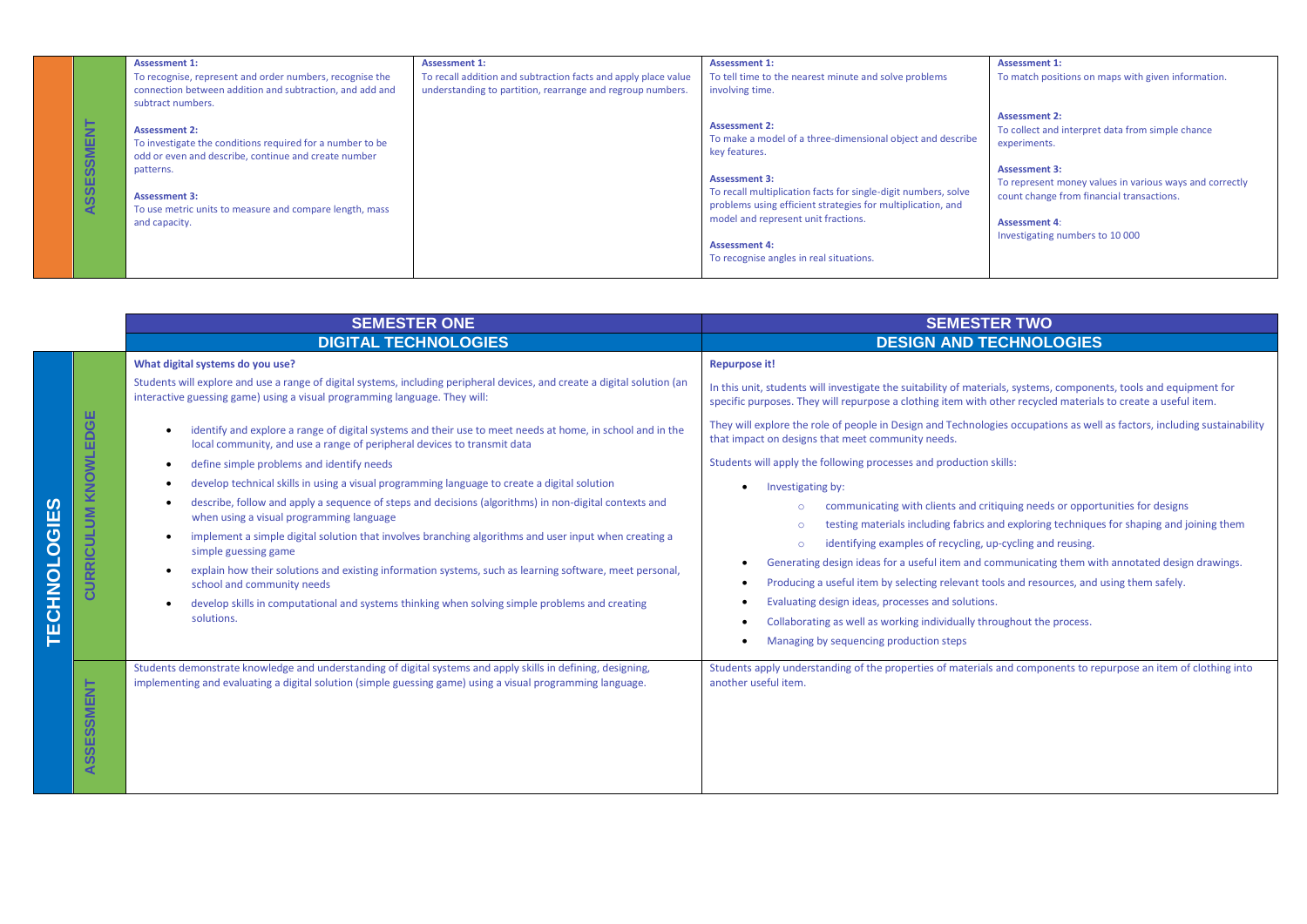|                             | <b>SEMESTER ONE</b>                                                                                                                                                                                                                                                                                                                                                                                                                                                                                                                                                                                                                                                                                                                                                                                                                                                                                                                                                            |                                                                                                                                                                                                                                                                                                                                                                                                                                                                                                                                                                                                                                                                                                                                                                                                                                                                                                                                                                                                                                                                                                                                                                                                                                            | <b>SEMESTER TWO</b>                                                                                                                                                                                                                                                                                                                                                                                                                                                                                                                                                                                                                                                                                                                                                                                                                                                                                                                                                                                                                                                                    |                                                                                                                                                                                                                                                                                                                                                                                                                                                                                                                                                                                                                                                                                                                                                                                                                                                                                                                                                                                                                                        |
|-----------------------------|--------------------------------------------------------------------------------------------------------------------------------------------------------------------------------------------------------------------------------------------------------------------------------------------------------------------------------------------------------------------------------------------------------------------------------------------------------------------------------------------------------------------------------------------------------------------------------------------------------------------------------------------------------------------------------------------------------------------------------------------------------------------------------------------------------------------------------------------------------------------------------------------------------------------------------------------------------------------------------|--------------------------------------------------------------------------------------------------------------------------------------------------------------------------------------------------------------------------------------------------------------------------------------------------------------------------------------------------------------------------------------------------------------------------------------------------------------------------------------------------------------------------------------------------------------------------------------------------------------------------------------------------------------------------------------------------------------------------------------------------------------------------------------------------------------------------------------------------------------------------------------------------------------------------------------------------------------------------------------------------------------------------------------------------------------------------------------------------------------------------------------------------------------------------------------------------------------------------------------------|----------------------------------------------------------------------------------------------------------------------------------------------------------------------------------------------------------------------------------------------------------------------------------------------------------------------------------------------------------------------------------------------------------------------------------------------------------------------------------------------------------------------------------------------------------------------------------------------------------------------------------------------------------------------------------------------------------------------------------------------------------------------------------------------------------------------------------------------------------------------------------------------------------------------------------------------------------------------------------------------------------------------------------------------------------------------------------------|----------------------------------------------------------------------------------------------------------------------------------------------------------------------------------------------------------------------------------------------------------------------------------------------------------------------------------------------------------------------------------------------------------------------------------------------------------------------------------------------------------------------------------------------------------------------------------------------------------------------------------------------------------------------------------------------------------------------------------------------------------------------------------------------------------------------------------------------------------------------------------------------------------------------------------------------------------------------------------------------------------------------------------------|
| <b>CURRICULUM KNOWLEDGE</b> | <b>Biological Science - Is it Living?</b><br>In this unit students learn about grouping living<br>things based on observable features and that living<br>things can be distinguished from non-living things.<br>They justify sorting living things into<br>common animal and plant groups based on<br>observable features. They also explore grouping<br>familiar things into living, non-living, once living<br>things and products of living things.<br>Students will understand that science knowledge<br>helps people to understand the effect of actions.<br>They use their experiences to identify questions that<br>can be investigated scientifically and<br>make predictions about scientific investigations.<br>Students identify and use safe practices to make<br>scientific observations and record data about living<br>and non-living things. Students use scientific<br>language and representations to communicate their<br>observations, ideas and findings. | <b>Earth and Space Science</b><br>In this unit students will use their understanding of<br>the movement of Earth to suggest explanations for<br>everyday observations such as day and night, sunrise<br>and sunset and shadows. They will identify the<br>observable and non-observable features of Earth and<br>compare its size with the sun and moon. They will<br>make observations of the changes in sunlight<br>throughout the day and investigate how Earth's<br>movement causes these changes. Students will plan<br>and conduct an investigation about shadows and will<br>collect data safely using appropriate equipment to<br>record formal measurements. Students will represent<br>their data in tables and simple column graphs to<br>identify patterns and explain their results. They will<br>identify how Aboriginal peoples and Torres Strait<br>Islander peoples use knowledge of Earth's movement<br>in their traditional lives. Students will explore the<br>relationship between the sun and Earth to identify<br>where people use science knowledge in their lives.<br>They will create a presentation to communicate their<br>understandings and findings about the regular<br>changes on Earth and its rotation. | <b>Chemical Science - Hot Stuff</b><br>In this unit students will investigate how heat energy<br>is produced and the behaviour of heat when it<br>transfers from one object or area to another. They<br>will explore how heat can be observed by touch and<br>that formal measurements of the amount of heat<br>(temperature) can be taken using a thermometer.<br>Students will identify that heat energy transfers from<br>warmer areas to cooler areas. They will use their<br>experiences to identify questions about heat energy<br>and make predictions about investigations. Students<br>will describe how they can use science investigations<br>to respond to questions. Students will plan and<br>conduct investigations about heat and heat energy<br>transfer and will collect and record observations,<br>using appropriate equipment to record<br>measurements. They will represent their data in<br>tables and simple column graphs, to identify<br>patterns, explain their results and describe how<br>safety and fairness were considered in their<br>investigations. | <b>Physical Science - What's the Matter?</b><br>In this unit students will understand how a change of<br>state between solid and liquid can be caused by<br>adding or removing heat. They will explore the<br>properties of liquids and solids and understand how<br>to identify an object as a solid or a liquid. Students<br>will identify how science is involved in making<br>decisions and how it helps people to understand the<br>effect of their actions. They will evaluate how adding<br>or removing heat energy affects materials used in<br>everyday life. They will conduct investigations,<br>including identifying investigation questions and<br>making predictions, assessing safety, recording and<br>analysing results, considering fairness and<br>communicating ideas and findings. Students will<br>describe how science investigations can be used to<br>answer questions. They will recognise that Australia's<br>First Peoples traditionally used knowledge of solids<br>and liquids in their everyday lives. |
| ASSESSMENT                  | To group living things based on observable features<br>and distinguish them from non-living things.                                                                                                                                                                                                                                                                                                                                                                                                                                                                                                                                                                                                                                                                                                                                                                                                                                                                            | To explain the cause of everyday observations on<br>Earth, including night and day, sunrise and sunset,<br>and shadows, and use diagrams and other<br>representations to communicate ideas.                                                                                                                                                                                                                                                                                                                                                                                                                                                                                                                                                                                                                                                                                                                                                                                                                                                                                                                                                                                                                                                | To conduct an investigation into the behaviour of<br>heat to explain everyday observations. To describe<br>how science investigations can be used to respond to<br>questions. To describe how safety and fairness were<br>considered and use diagrams and other<br>representations to communicate ideas.                                                                                                                                                                                                                                                                                                                                                                                                                                                                                                                                                                                                                                                                                                                                                                               | To conduct an investigation about liquids and solids<br>changing state when heat is added or taken away. To<br>make a prediction, record observations and suggest<br>reasons for findings. To describe how safety and<br>fairness were considered.                                                                                                                                                                                                                                                                                                                                                                                                                                                                                                                                                                                                                                                                                                                                                                                     |

**SCIENCE**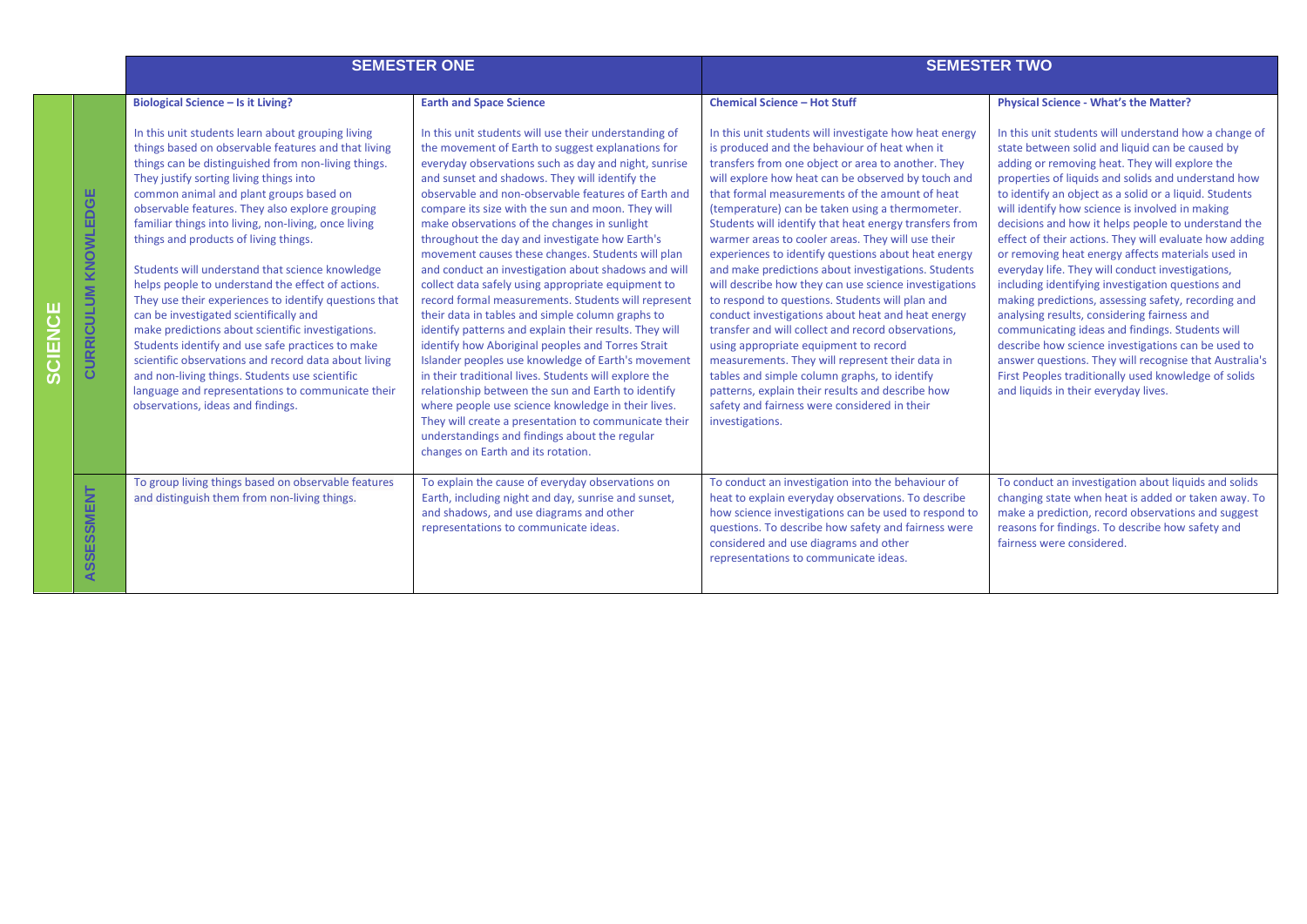|                                                      | <b>SEMESTER ONE</b>                                                                                                                                                                                                                                                                                                                                                                                                                                                                                                                                                                                                                                                                                                                                                                                                                                                                                                                                                                                                 | <b>SEMESTER TWO</b>                                                                                                                                                                                                                                                                                                                                                                                                                                                                                                                                                                                                                                                                                                                                                                                                                        |
|------------------------------------------------------|---------------------------------------------------------------------------------------------------------------------------------------------------------------------------------------------------------------------------------------------------------------------------------------------------------------------------------------------------------------------------------------------------------------------------------------------------------------------------------------------------------------------------------------------------------------------------------------------------------------------------------------------------------------------------------------------------------------------------------------------------------------------------------------------------------------------------------------------------------------------------------------------------------------------------------------------------------------------------------------------------------------------|--------------------------------------------------------------------------------------------------------------------------------------------------------------------------------------------------------------------------------------------------------------------------------------------------------------------------------------------------------------------------------------------------------------------------------------------------------------------------------------------------------------------------------------------------------------------------------------------------------------------------------------------------------------------------------------------------------------------------------------------------------------------------------------------------------------------------------------------|
| ш<br>$\overline{\mathbf{C}}$<br>KNOLWD<br>CURRICULUM | In this unit students will explore the following inquiry question:<br>How and why are places similar and different?<br>$\bullet$<br>In this unit, students:<br>identify connections between people and the characteristics of places<br>٠<br>describe the diverse characteristics of different places at the local scale and explain the similarities<br>and differences between the characteristics of these places<br>interpret data to identify and describe simple distributions and draw simple conclusions<br>record and represent data in different formats, including labelled maps using basic cartographic<br>conventions<br>describe the importance of making decisions democratically and propose individual action in<br>response to a democratic issue<br>explain the role of rules in their community and share their views on an issue related to rule-<br>making<br>communicate their ideas, findings and conclusions in oral, visual and written forms using simple<br>discipline-specific terms. | Our unique communities<br>In this unit students:<br>• identify individuals, events and aspects of the past that have significance in the present<br>• identify and describe aspects of their community that have changed and remained the same over time<br>• explain how and why people participate in and contribute to their communities<br>• identify a point of view about the importance of different celebrations and commemorations to different<br>groups<br>• pose questions and locate and collect information from sources, including observations to answer questions<br>and draw simple conclusions<br>• sequence information about events and the lives of individuals in chronological order<br>• communicate their ideas, findings and conclusions in visual and written forms using simple discipline-specific<br>terms. |
| <b>SMENT</b><br>SSES.<br>◀                           | <b>Summative Assessment 1:</b><br>To explain the importance of making decisions democratically and the role of rules in the community.<br><b>Summative Assessment 2:</b><br>To represent data about places and compare places; explain the importance of making decisions<br>democratically and the role of rules in the community; devise an action in response to an issue.                                                                                                                                                                                                                                                                                                                                                                                                                                                                                                                                                                                                                                       | <b>Summative Assessment 1:</b><br>To conduct an inquiry to answer the following inquiry question: How and why are Anzac Day commemorations<br>significant for different groups?                                                                                                                                                                                                                                                                                                                                                                                                                                                                                                                                                                                                                                                            |

|                |                                             | <b>SEMESTER ONE</b>                                                                                                                  |                                                                                                                                                                                                                                      | <b>SEMESTER TWO</b>                                                                              |                                                                                                                                                                                                                                                                                                                              |  |
|----------------|---------------------------------------------|--------------------------------------------------------------------------------------------------------------------------------------|--------------------------------------------------------------------------------------------------------------------------------------------------------------------------------------------------------------------------------------|--------------------------------------------------------------------------------------------------|------------------------------------------------------------------------------------------------------------------------------------------------------------------------------------------------------------------------------------------------------------------------------------------------------------------------------|--|
|                |                                             | <b>Media Arts</b>                                                                                                                    | <b>Drama</b>                                                                                                                                                                                                                         | <b>Visual Art</b>                                                                                | <b>Dance</b>                                                                                                                                                                                                                                                                                                                 |  |
| <b>SO</b><br>풀 | $\frac{5}{2}$ $\frac{11}{2}$<br><b>DOUN</b> | Students will use the application iMovie to create a<br>filmed persuasive trailer for a movie they have<br>planned.                  | Students will perform a scripted and devised<br>monologue based on a traditional fairy tale. They<br>will engage with the elements of drama through<br>practice and reflect upon these within their own and<br>others' performances. | Students will explore and be inspired by Aboriginal<br>art techniques in an artwork they create. | Students will learn about the elements and<br>purposes of dance with a focus on storytelling and<br>choreography. They will learn and co-create a<br>routine demonstrating how artists use the elements<br>of dance to portray emotions and tell stories.<br>Students will also respond to their own and others<br>artworks. |  |
|                | SSM<br><b>AS</b><br><b>AS</b>               | iMovie trailer persuading an audience to see their<br>movie<br>Conditions: 3 weeks of making and editing,<br>Evidence: Movie trailer | Students perform a scripted and devised drama<br>Evidence: Video of student's performance.<br>Responding: Written assessment about elements of<br>drama and responding to others                                                     | <b>Completed artwork</b>                                                                         | Performance of own and teacher's choreography<br>with explanation of their choices of movements,<br>movement skills<br>Conditions: In class, feedback through written<br>response<br>Evidence: Performance, feedback sheet, checklist                                                                                        |  |